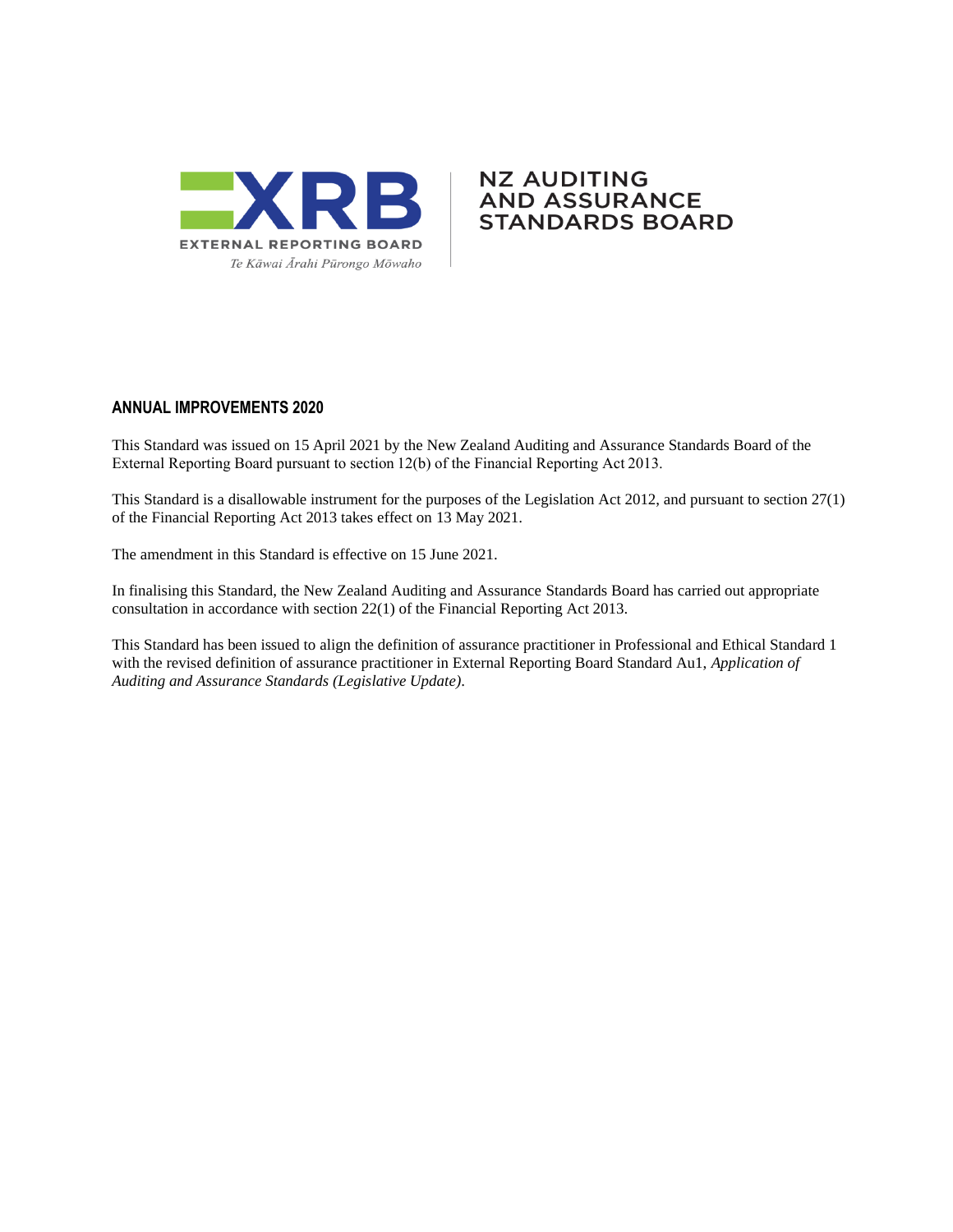#### COPYRIGHT

© External Reporting Board ("XRB") 2021

This XRB standard contains copyright material and reproduces, with permission of the International Federation of Accountants (IFAC), parts of the corresponding international standard issued by the International Auditing and Assurance Standards Board (IAASB), and published by IFAC. Reproduction within New Zealand in unaltered form (retaining this notice) is permitted for personal and non-commercial use subject to the inclusion of an acknowledgment of the source.

Requests and enquiries concerning reproduction and rights for commercial purposes within New Zealand should be addressed to the Chief Executive, External Reporting Board at the following email address: [enquiries@xrb.govt.nz](mailto:enquiries@xrb.govt.nz)

All existing rights (including copyrights) in this material outside of New Zealand are reserved by IFAC, with the exception of the right to reproduce for the purposes of personal use or other fair dealing. Further information can be obtained from IFAC at [www.ifac.org](http://www.ifac.org/) or by writing to [permissions@ifac.org](mailto:permissions@ifac.org)

ISBN 978-1-99-100502-1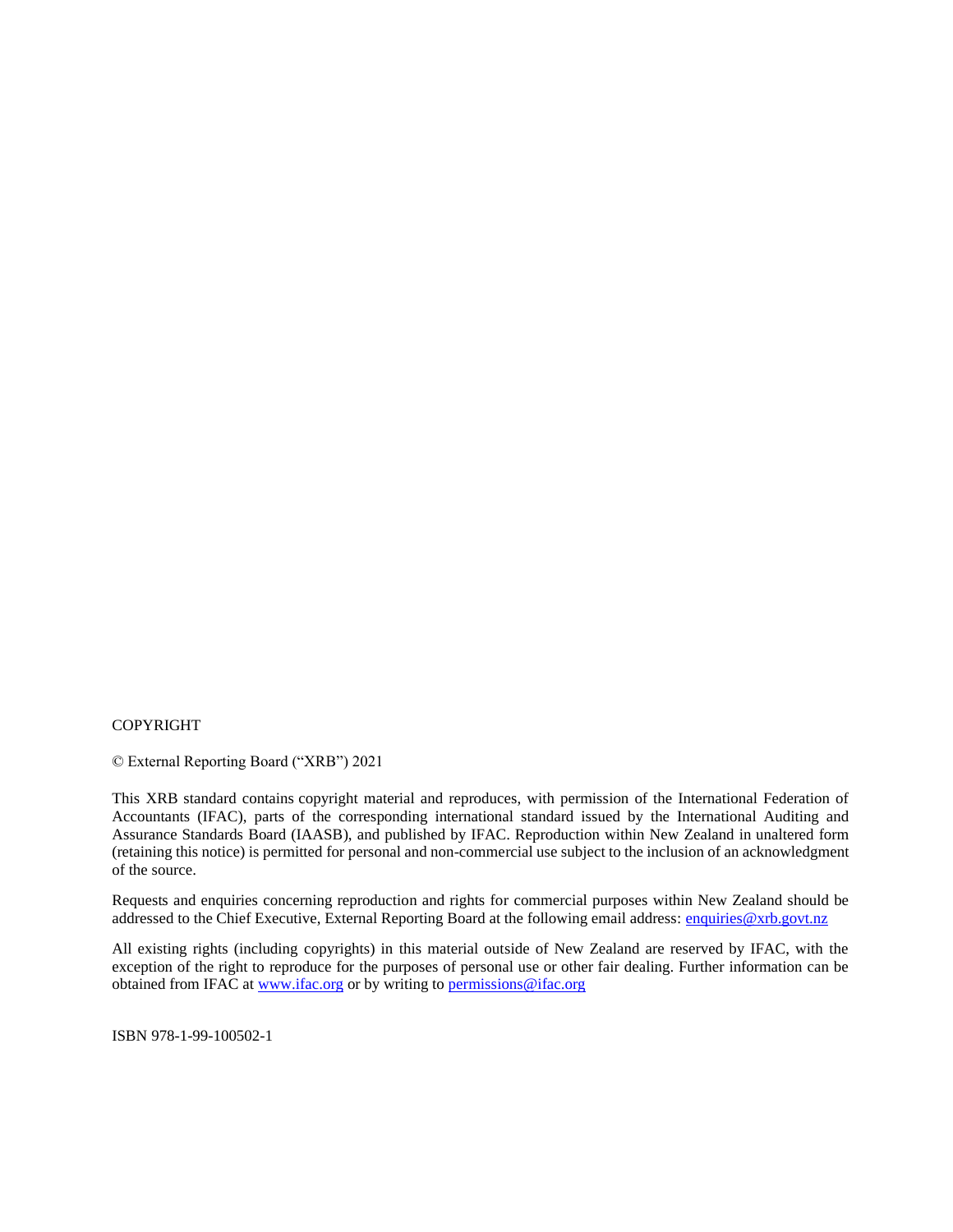# **Annual Improvements 2020**

#### **CONTENTS**

## **A: INTRODUCTION**

#### **B: AMENDMENT TO PROFESSIONAL AND ETHICAL STANDARD 1**

**C: EFFECTIVE DATE**